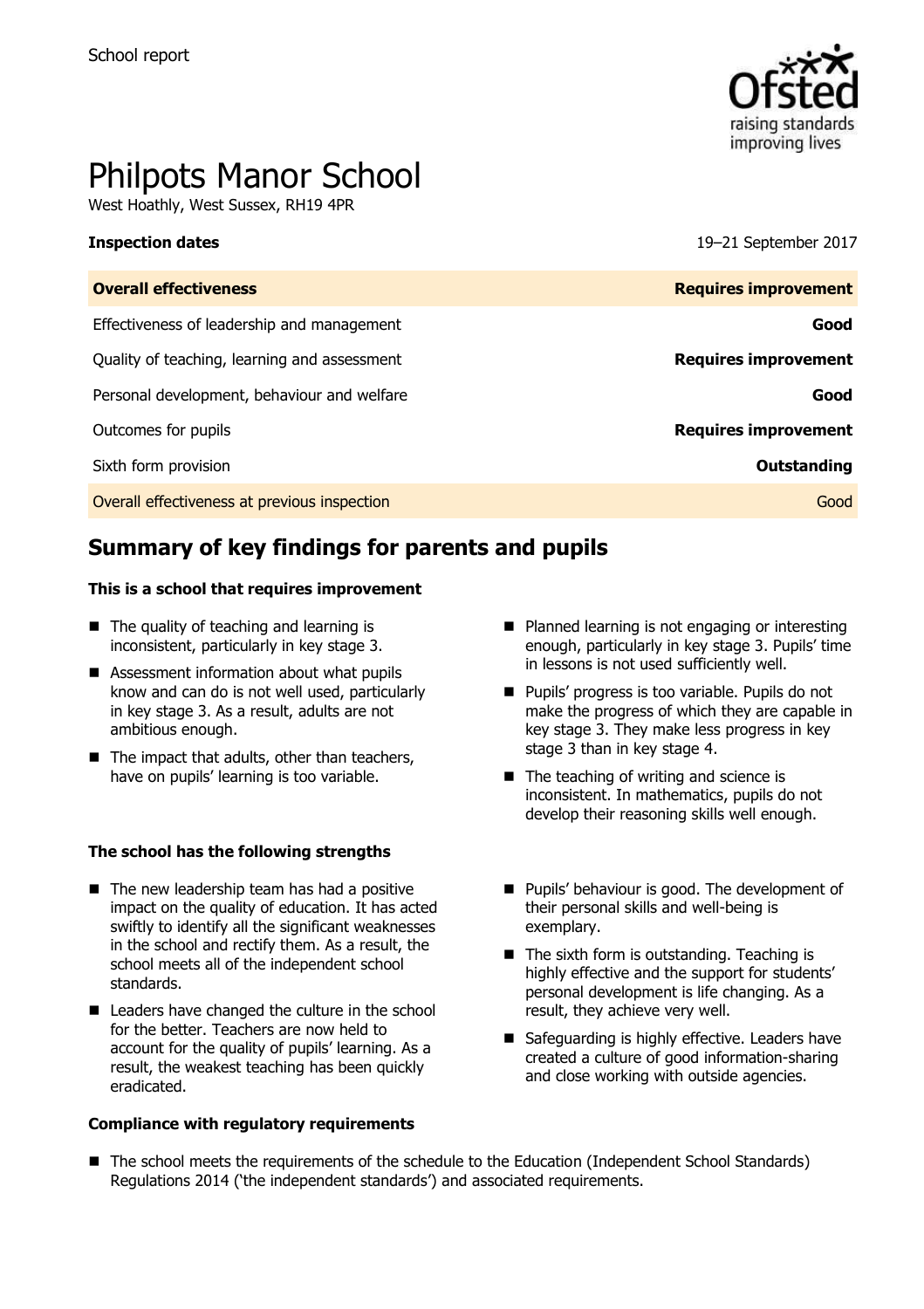

# **Full report**

### **What does the school need to do to improve further?**

- $\blacksquare$  Improve teaching and learning by ensuring that:
	- pupils are given greater opportunities in mathematics to develop their problemsolving and reasoning skills
	- the new schemes of work for science teaching are well taught
	- staff have a consistent and effective approach to teaching handwriting, spelling, punctuation and grammar
	- in lessons, adults other than the teachers have a clear role in developing pupils' learning.
- Improve pupils' progress in key stage 3 by ensuring that:
	- teachers use assessment information more effectively to ensure that planned learning is not too easy or too difficult
	- staff have high expectations of what pupils can achieve
	- time in lessons is used effectively to maximise pupils' learning.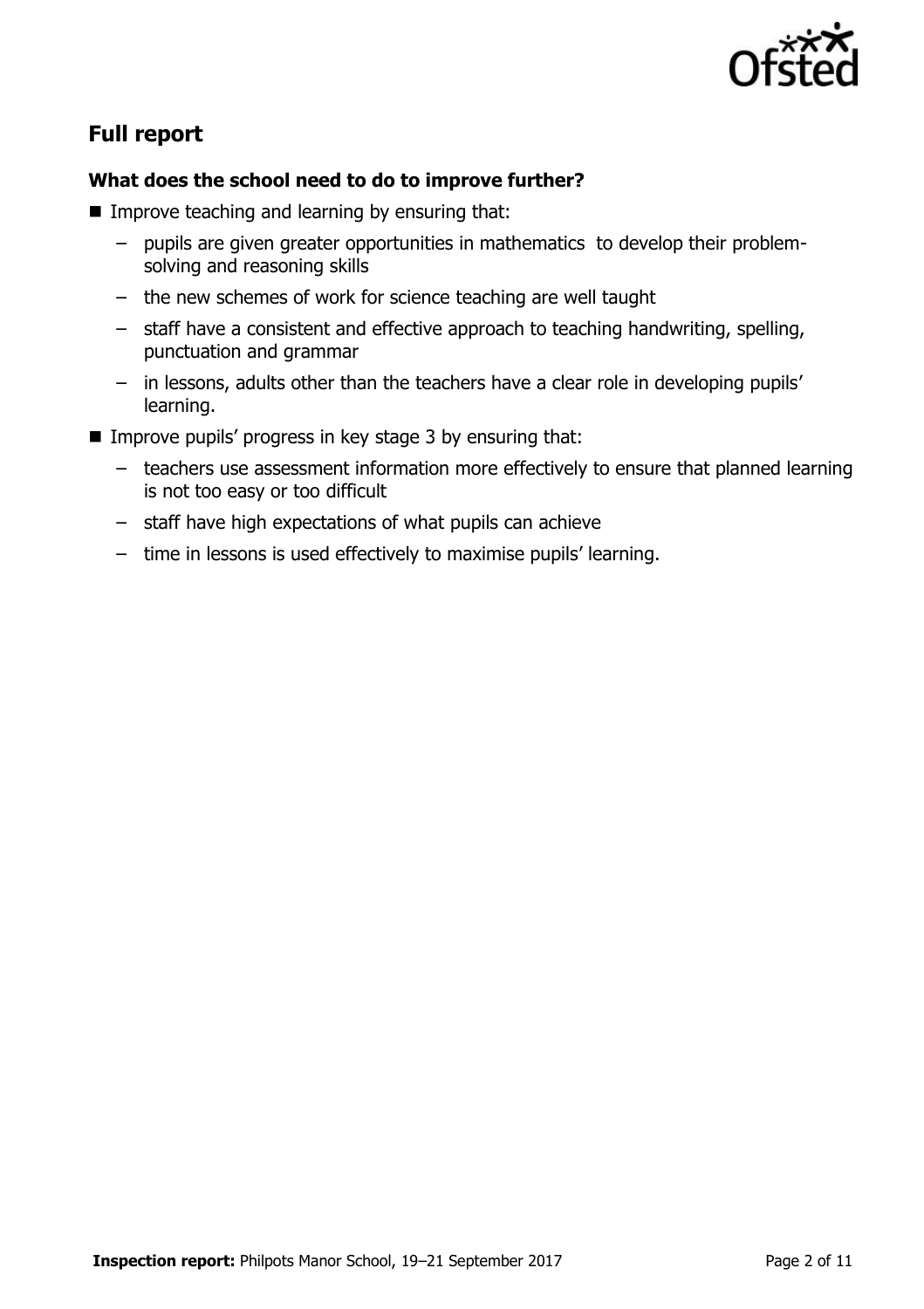

# **Inspection judgements**

#### **Effectiveness of leadership and management Good**

- The school has been through a significant period of change since the last inspection. The long-standing and very well established education coordinator retired in spring 2017. Since then, the deputy education coordinator has been leading the school because the newly appointed education coordinator has been absent due to ill health. The acting education coordinator works very closely with the care coordinator and together they form the senior leadership team.
- Leaders have a very accurate view of what the school does very well and which aspects of the school are not good enough. Improvement planning has a clear focus and ambitious timescales.
- Leaders have acted with great speed and ambition to rectify a number of significant weaknesses in the school. As a result, the independent school standards are met, safeguarding is highly effective and the weakest teaching in the school has been improved. The management of staff underperformance has been effective.
- Leaders have significantly changed the culture in the school in a short period of time. The work of teachers is now evaluated by leaders' thorough reviews of pupils' performance, observations of learning during lessons, looking at the progress that pupils make in their workbooks, and through examining assessment information. All staff recognise this change in culture, and most welcome the feedback they now receive.
- Leaders' analysis of pupils' personal development, welfare and behaviour is exemplary. As a result, leaders have absolute clarity about the school's strengths. For example, they have adapted timetables and lunchtime provision in response to their evaluations of patterns of behaviour over time.
- Leaders have a clear complaints policy, which includes the steps that complainants can take if they are unhappy with leaders' responses. The small number of complaints are recorded clearly, including all communications with relevant parties. Pupils' concerns are dealt with respectfully and with sincerity.
- Leaders provide a broad, balanced and relevant curriculum. Leaders know the needs of pupils very well and consequently have made appropriate curriculum adaptations. For example, older pupils now study a mathematics curriculum with greater coursework, in recognition that they are better able to demonstrate what they know and understand over time, as opposed to during single examinations. Lunch clubs, such as gardening and chess, have a positive impact on pupils' personal development and their behaviour.
- **Pupils are well prepared for life in modern Britain. The schemes of work ensure that** pupils are given good opportunities to think and reflect about the wider world and what history has taught society. Concepts such as empathy and tolerance are well taught. The school's values, such as teamwork, are clear. These values are celebrated in the recited daily 'verse' and evident in pupils' behaviour around the school.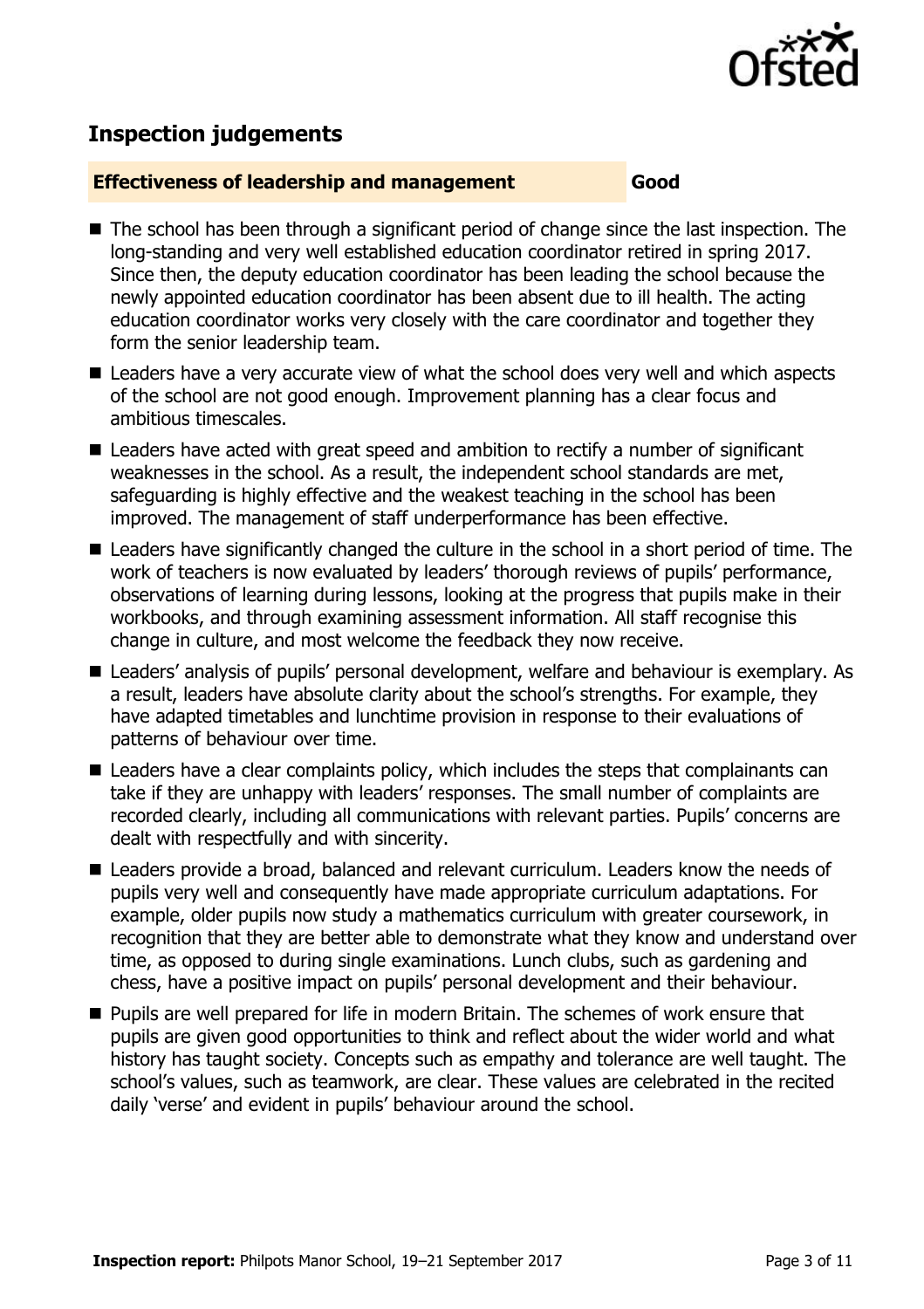

#### **Governance**

- The sole proprietor knows, understands and meets his statutory responsibilities, including the requirement to keep pupils safe. He attends relevant training and uses his expertise to question leaders effectively.
- The proprietor works well to support and challenge leaders. He has brought in additional professional expertise from outside the organisation to give him even greater insight into the work of leaders.
- The proprietor is ambitious for the school and its pupils. He has responded swiftly to increase leadership capacity through providing access to accredited leadership training and by bringing in additional external support.

### **Safeguarding**

- The arrangements for safeguarding are effective.
- The school has a safeguarding policy on its website. The proprietor, leaders and all adults know and understand the latest statutory guidance.
- Leaders have created a team which leads and coordinates safeguarding. The culture in the school ensures that concerns regarding pupils' safety and well-being are meticulously recorded, well communicated, and that swift action is taken. The school works well with other agencies, such as the police.
- Staff observe and listen to pupils carefully. When concerns arise they are diligently recorded and acted upon with haste, including those relating to the 'Prevent' duty.
- Leaders work well with designated leads who work for the local authority. Leaders act appropriately upon all advice and record all communications. Leaders make timely referrals to the Disclosure and Barring Service.

#### **Quality of teaching, learning and assessment <b>Requires improvement**

- $\blacksquare$  The quality of teaching is inconsistent, particularly in key stage 3.
- $\blacksquare$  In key stage 3, assessment information, including work that pupils have completed previously, is not used well enough to plan new learning. As a result, planned learning is too easy and staff are not ambitious enough in their levels of challenge for pupils.
- The teaching of writing is not good. Different teachers have significantly different approaches to teaching handwriting, spelling, punctuation and grammar. Too often, basic spelling and grammatical errors are repeated for sustained periods and teachers do not help pupils recognise and rectify their mistakes.
- In mathematics, pupils get limited opportunities to solve problems and develop their reasoning skills. Number and calculation is taught more systematically and as a result pupils make better progress in this aspect of mathematics.
- Leaders are clear that the teaching of science is inconsistent. The revised schemes of work have not yet been fully implemented.
- Classrooms have a high number of adults in them. In some classes, teaching assistants have a clear role in supporting pupils' learning. However, this is not consistent.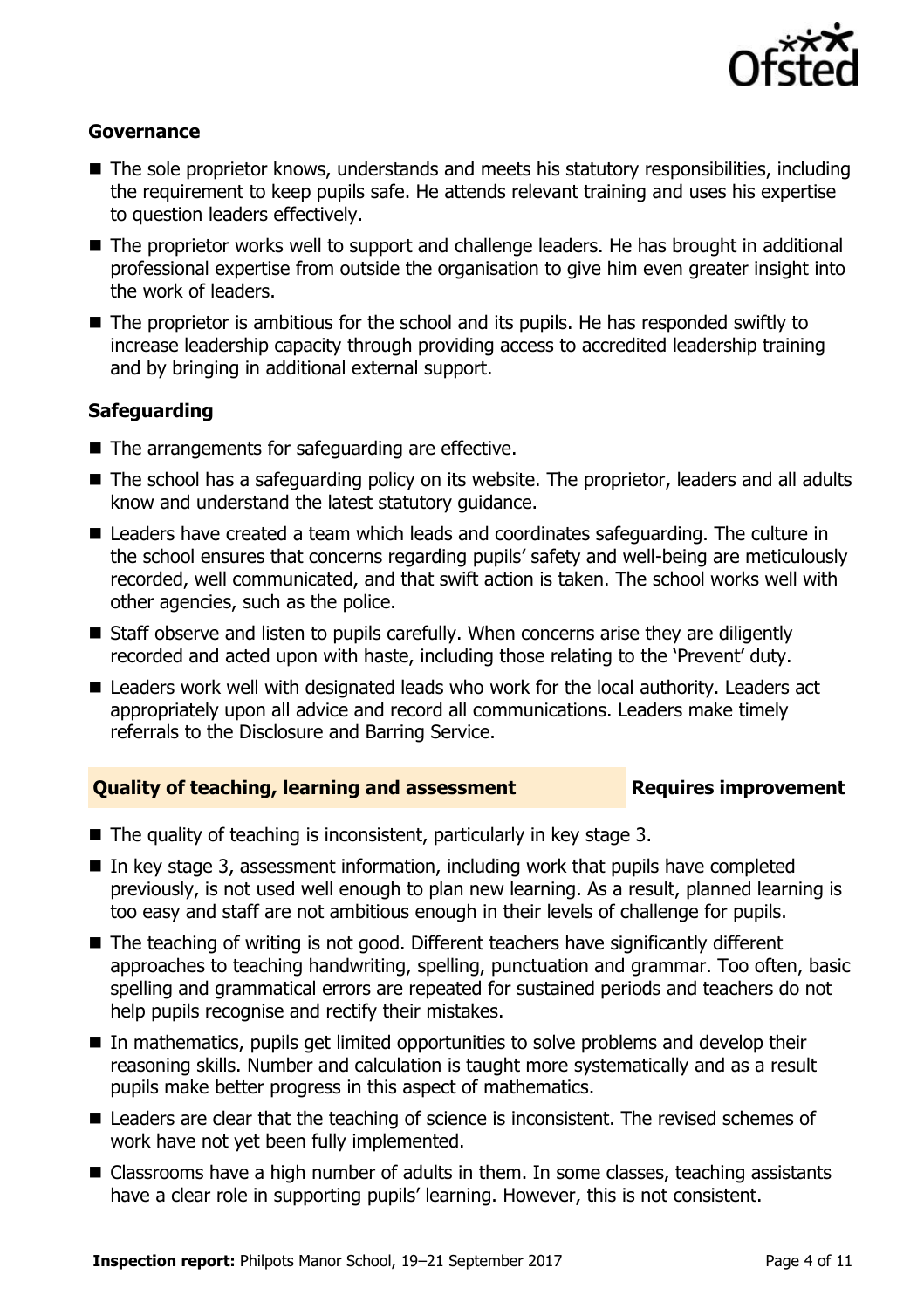

- The most effective learning takes place when adults are very clear with pupils about what they are doing and why. Tasks are clear, relevant and interesting. Adults take the time to check pupils' understanding before moving their learning on. However, some planned learning is not interesting enough and all pupils do the same thing for sustained periods. As a result, pupils are not challenged according to their ability, and time in lessons is not used as effectively as it should be.
- The teaching of art and history is good. Teachers have good subject knowledge and plan learning that builds on what pupils know and can do. Large-scale and long-term art projects help individual pupils develop their resilience, perseverance and self-esteem.
- Information technology is used well to support learning. Older pupils use computers to access appropriately challenging mathematics opportunities, and younger pupils delight in hearing their spoken stories played back to them as they develop their listening skills.

#### **Personal development, behaviour and welfare Good**

#### **Personal development and welfare**

- The school's work to promote pupils' personal development and welfare is outstanding.
- **Pupils on entry to school have had significant and often multiple exclusions. Parents and** older pupils describe the transformation in pupils' behaviour over time. Philpots Manor is highly effective in developing the personal and social skills of pupils.
- Leaders provide an extensive range of effective therapeutic services to support pupils' mental health and well-being. As a result, pupils are happy in school, behave well and are ready to learn.
- **Pupils take immense pride in their achievements. Older pupils offer powerful examples of** how the school has changed their lives for the better.
- The school's commitment to improving pupils' independence and life skills is exemplary. The oldest most vulnerable pupils are very well supported to undertake work experience, attend supported 'taster days' at local colleges and begin to use transport independently. Careers advice and support is highly appropriate. Consequently, the school has transformed pupils' aspirations for themselves.
- $\blacksquare$  Pupils are taught to keep themselves safe, including when undertaking potentially hazardous tasks such as land maintenance and gardening. For example, pupils know that all tools can be dangerous if not used properly.
- Plans to support pupils' well-being, including newly arrived pupils, are highly effective. Leaders develop very insightful and holistic support plans for pupils. They work closely with parents, carers and therapeutic services to ensure that pupils settle quickly and make significant and rapid improvements in their behaviour.

### **Behaviour**

- The behaviour of pupils is good.
- Over time, the number of significant behaviour incidents reduces for each pupil because the development of their personal and social skills is exemplary.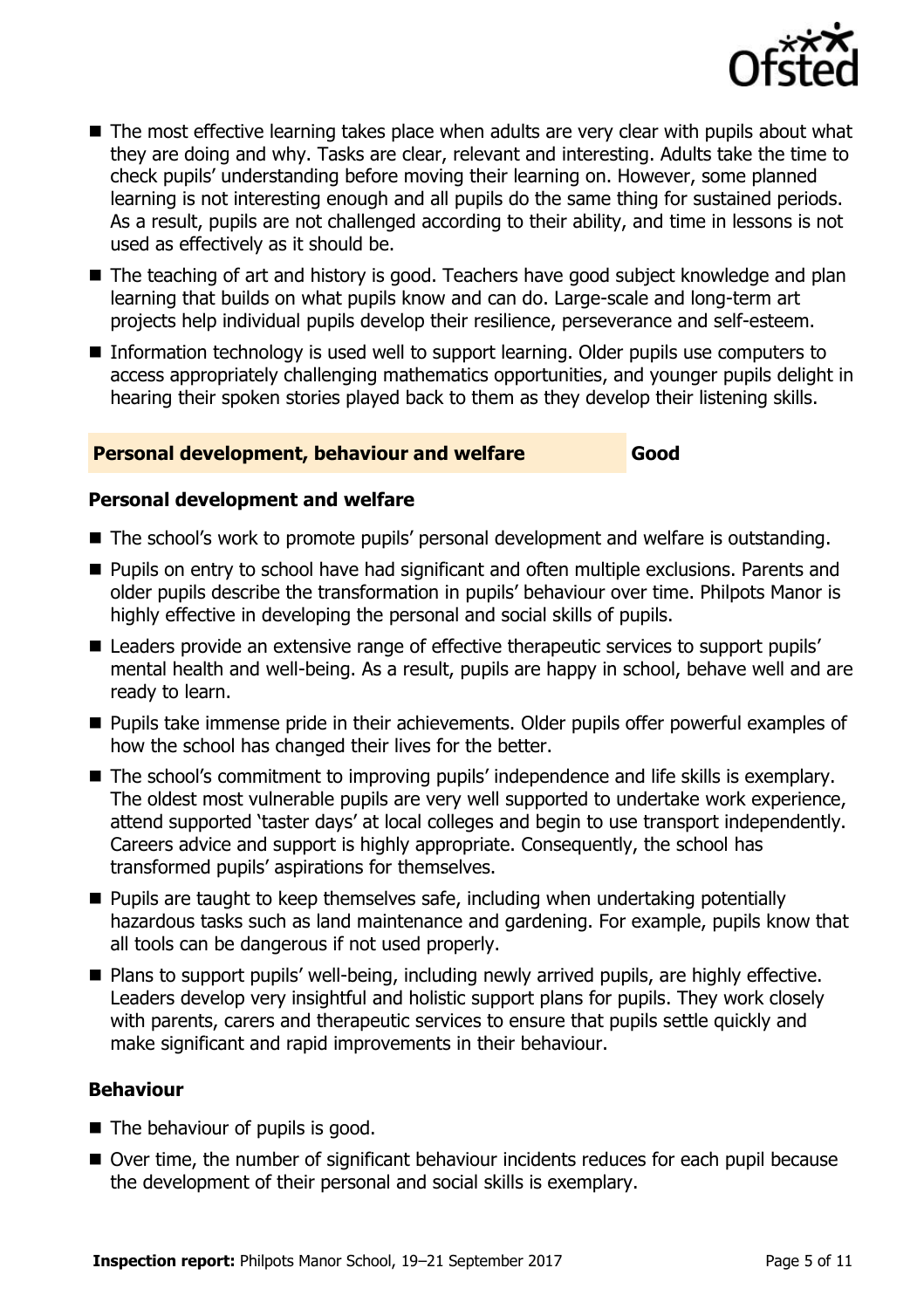

- Classrooms are mostly calm and purposeful, particularly in key stage 4. When the quality of teaching is less than good, some pupils can find it difficult to remain focused and on task.
- **Pupils move around the very large rural site calmly and sensibly. Older and younger pupils** mix well, including at breaktimes when behaviour continues to be good.
- Behaviour at lunchtime is good because pupils are led and managed very well. Adults create a family feel, as small groups of pupils and adults sit around a table together. Adults show pupils how to engage in conversation, and pupils join in freely. Pupils are allocated tasks at the end of the meals, for example washing up or returning items to the kitchen. Adults also use this time of the day to play board and card games and further develop pupils' personal and social skills.
- The whole-school 'gathering' at the beginning of each day is warm and welcoming. Consequently, pupils settle quickly and are ready to learn.
- **Pupils' attendance is good.**

### **Outcomes for pupils Requires improvement**

- **Pupils in the school currently make variable progress because of very weak teaching** historically and inconsistent teaching currently, particularly in key stage 3.
- Assessment information and work in books shows that pupils make inconsistent progress in English and mathematics, particularly in key stage 3.
- **Pupils do not make good progress in science. Pupils over time who have taken GCSE** science have not made good progress and as a result have not achieved as well as they should have.
- $\blacksquare$  Pupils make better progress in key stage 4, with the exception of science. Current pupils are making good progress through their functional skills levels and GCSEs. As a result, pupils are ready to attend appropriate college placements.
- Pupils make good progress in art. Pupils over time have attained well at GCSE.

#### **Sixth form provision CONSISTER SIXTERS IN A SIXTER SIXTER SIXTER SIXTERS IN A SIXTER SIXTER SIXTERS IN A SIXTER**

- Sixth-form leaders are ambitious for students.
- Teaching and learning are highly effective because staff use what they know and understand about students' learning to plan appropriately. As a result, students who need specific support with spelling, punctuation and grammar are taught well and make strong progress.
- Older students are extremely well behaved and are good role models for younger pupils.
- Students speak with confidence, pride and gratitude about the difference the sixth form has made to their lives. Students value the 'extra mile' that staff go to in attending college assessments and open days with them, and accompanying them to lessons when they first begin college.
- Careers advice and quidance is very good. As a result, students are able to access the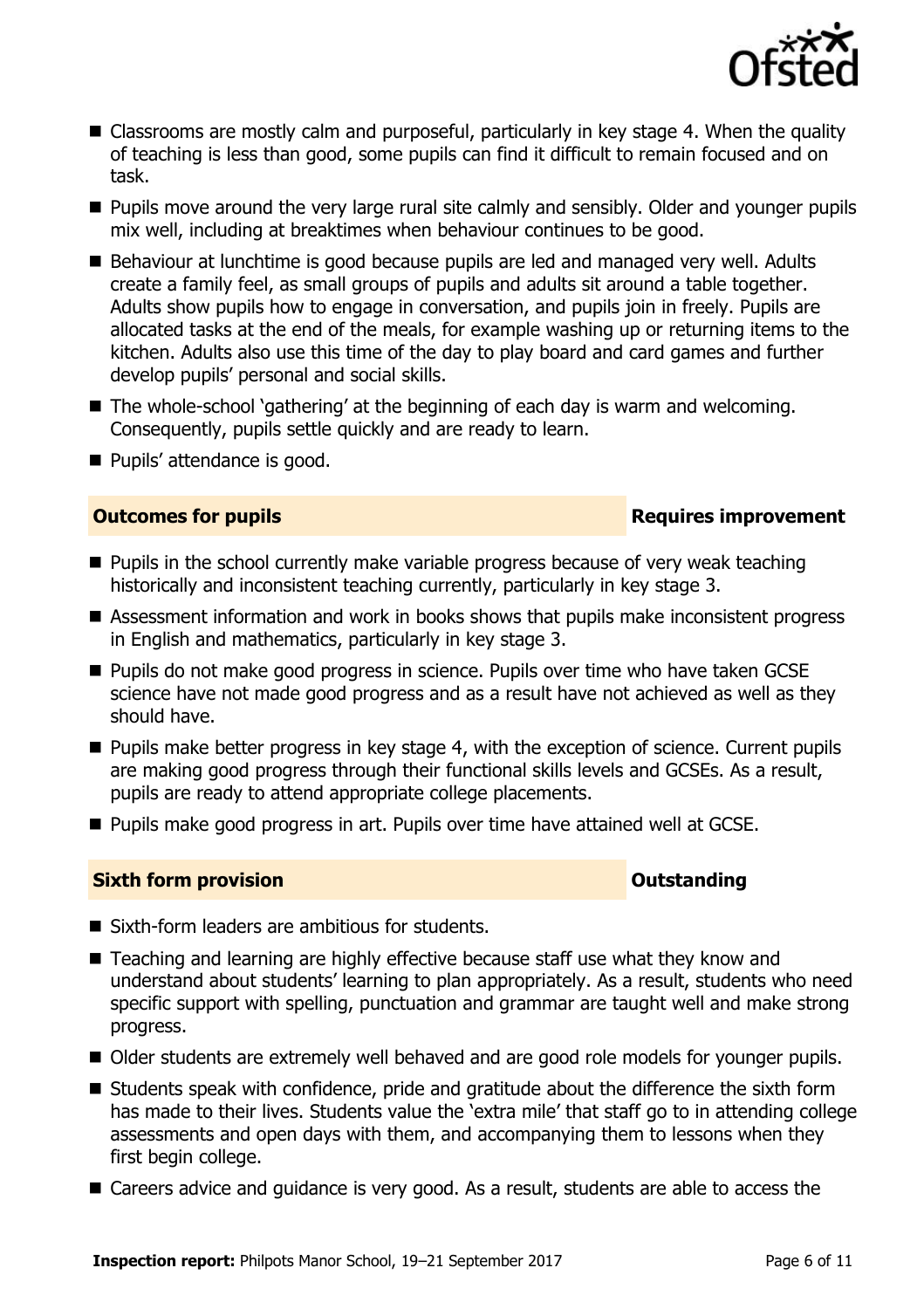

appropriate level 2 or level 3 qualifications.

- Staff help secure appropriate work experience and provide varying support and assistance to ensure that this is successful. Some students are in paid part-time employment and/or apprenticeships as a direct result of the skills they have developed during their work experience and life skills work in school.
- All students who left the sixth form in the summer remain in appropriate further study. Current students, including those who are highly anxious about leaving the sanctuary of the sixth from at Philpots Manor, are making strong progress on the right courses to meet their specific needs.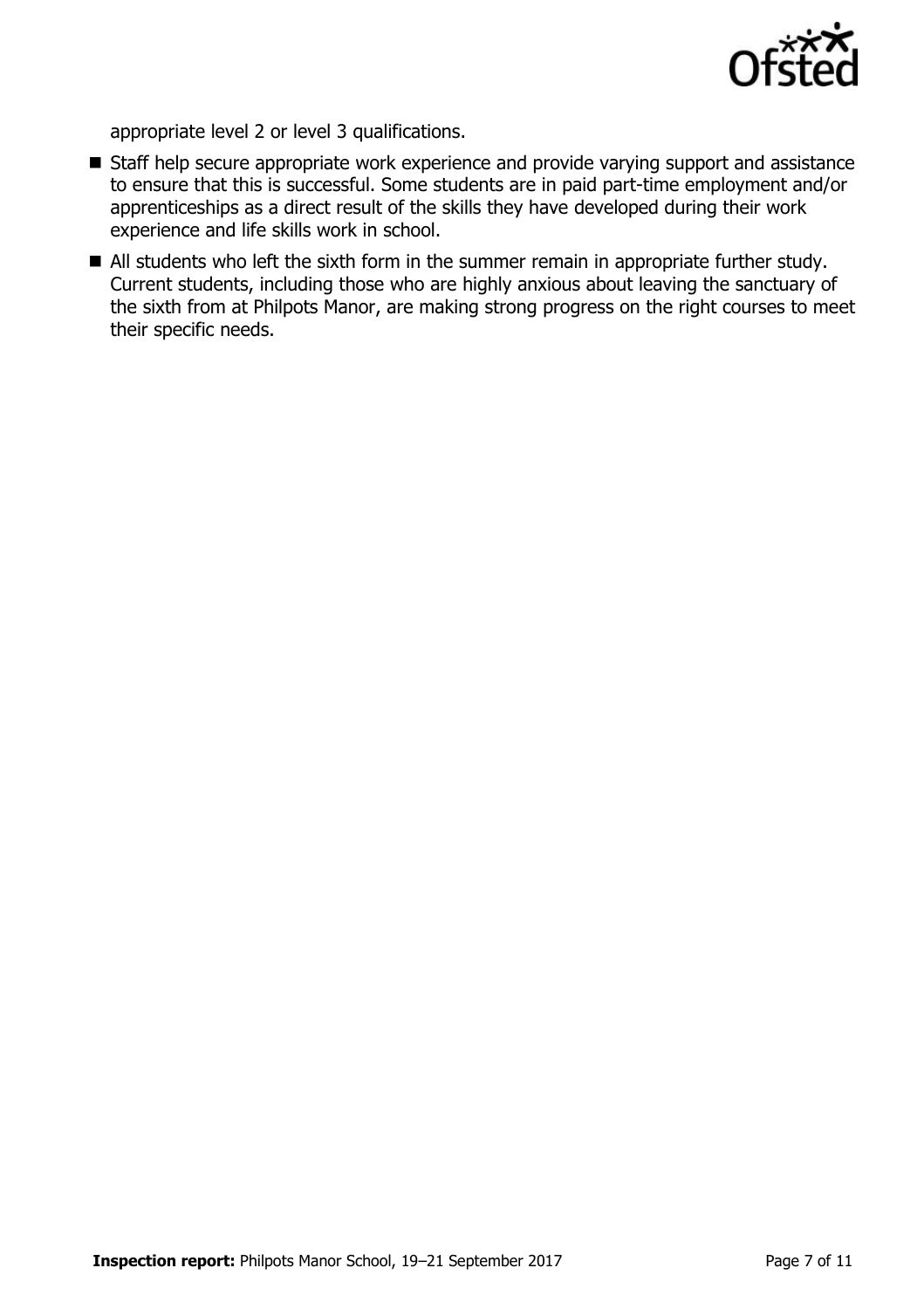

# **School details**

| Unique reference number | 126141   |
|-------------------------|----------|
| DfE registration number | 938/6219 |
| Inspection number       | 10039159 |

This inspection was carried out under section 109(1) and (2) of the Education and Skills Act 2008, the purpose of which is to advise the Secretary of State for Education about the school's suitability for continued registration as an independent school.

| Type of school                         | Other independent special school       |
|----------------------------------------|----------------------------------------|
| School category                        | Independent residential special        |
| Age range of pupils                    | 7 to 19                                |
| <b>Gender of pupils</b>                | Mixed                                  |
| Gender of pupils in the sixth form     | Mixed                                  |
| Number of pupils on the school roll    | 38                                     |
| Of which, number on roll in sixth form | 12                                     |
| Number of part-time pupils             | $\overline{0}$                         |
| Proprietor                             | Steven Ogilvie                         |
| Chair                                  | <b>None</b>                            |
| Headteacher                            | Darin Nobes<br>(Education Coordinator) |
| Annual fees (day pupils)               | £58,539-£65,001                        |
| Telephone number                       | 01342 810268                           |
| Website                                | www.philpotsmanorschool.co.uk          |
| <b>Email address</b>                   | info@philpotsmanorschool.co.uk         |
| Date of previous inspection            | 11-13 November 2014                    |

### **Information about this school**

- Philpots Manor School is an independent day and residential special school that caters for up to 60 boys and girls between the ages of seven and 19 years.
- The school caters for pupils who have a range of social, emotional and mental health difficulties. Many also have specific learning difficulties. All pupils have an education,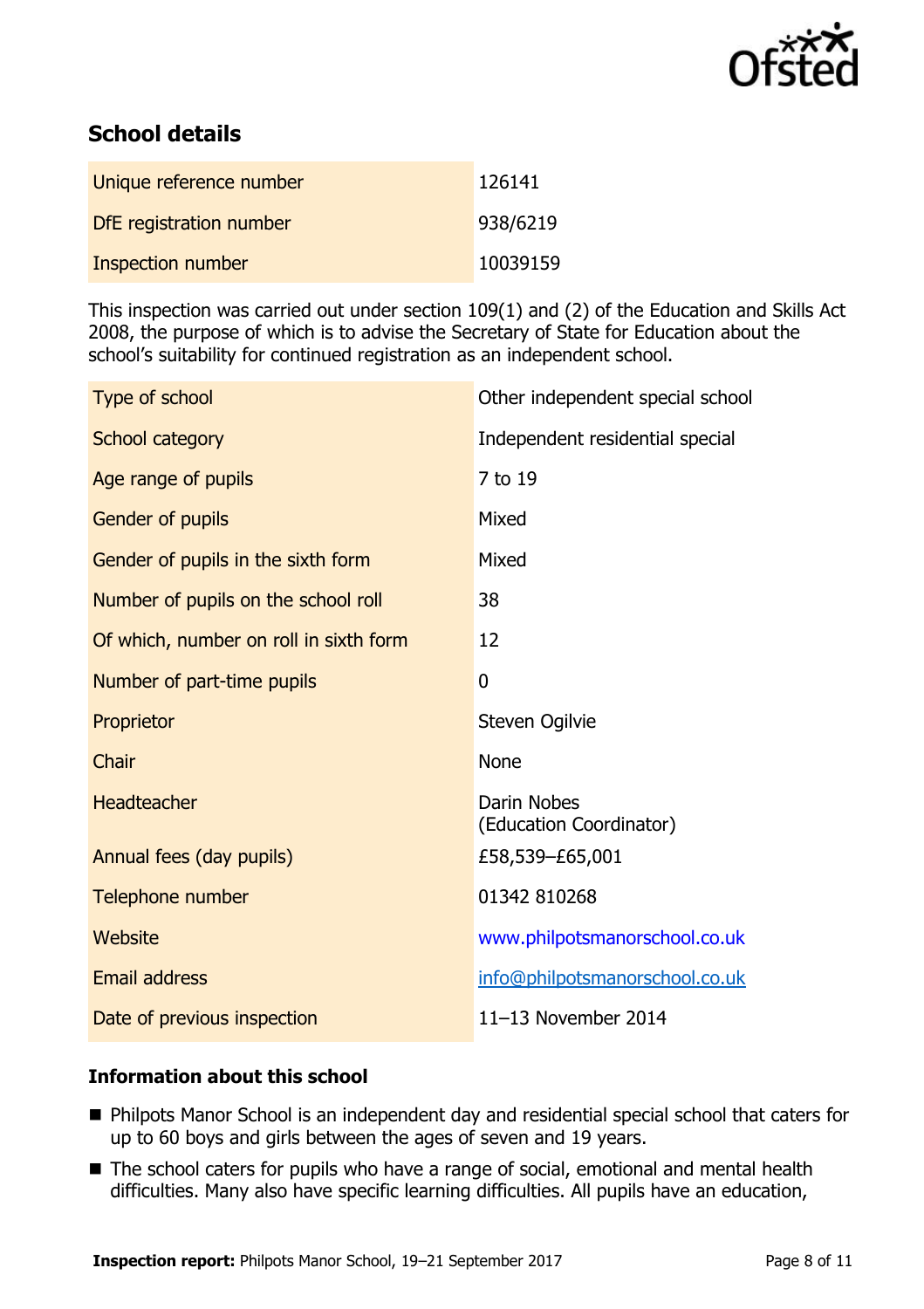

health and care plan and are placed at the school by local authorities.

- The school's ethos, values and curriculum are underpinned by the educational principles of Rudolf Steiner.
- The long-standing education coordinator retired in spring 2017. The appointed coordinator has not been able to take up post due to ill health. The school is currently led by the deputy education coordinator. Teachers are invited to join a body called the 'college'. This group advises leaders.
- $\blacksquare$  The sole proprietor was the chair of the management group at the time of the last inspection. The school does not have a governing body.
- **Pupils and students attend a range of registered colleges: Plumpton, Sussex Downs** (Lewes and Eastbourne Campus), Brinsbury and East Surrey.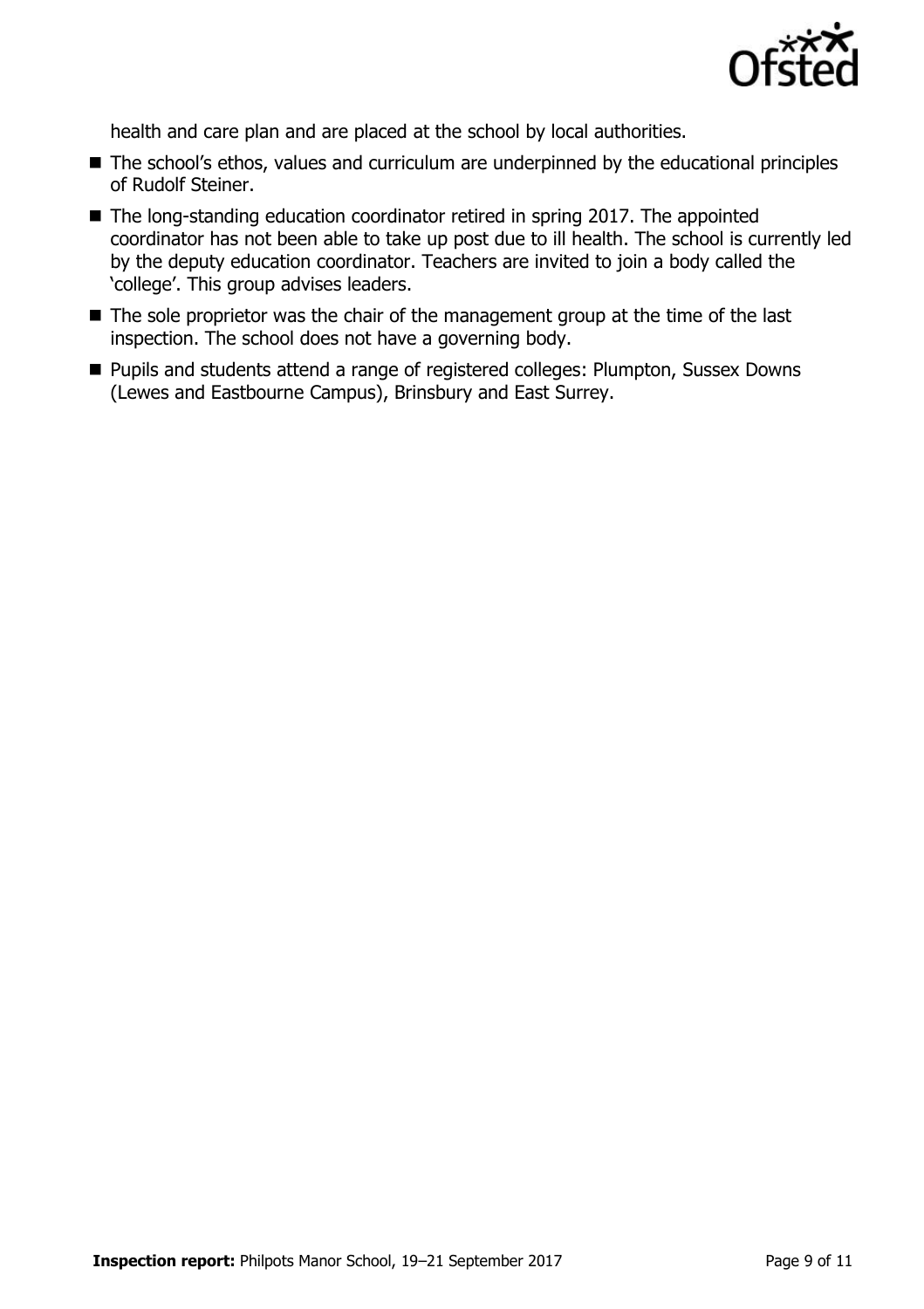

# **Information about this inspection**

- The inspector observed teaching and learning across the school, almost always accompanied by a school leader.
- The inspector evaluated work in pupils' book with leaders and examined leaders' assessment information.
- $\blacksquare$  Meetings were held with leaders and the proprietor.
- Staff views were considered during a meeting with over 20 staff. Several subsequent conversations took place with members of staff who sought time with the inspector.
- Pupils' and students' views were gathered from three questionnaires and a wide range of conversations with individuals over the course of three days.
- Parents' views were considered through 10 responses to the Parent View online survey and parents' free-text comments.
- A range of documents was evaluated, including improvement plans, curriculum documents, information regarding pupils' progress and complaints logs.
- Documents and processes relating to safeguarding were checked, including the single central record, case study files and risk assessments.
- All the independent school standards were checked during this inspection.
- The residential provision was evaluated as part of this inspection.

### **Inspection team**

Mark Cole, lead inspector **Her Majesty's Inspector**